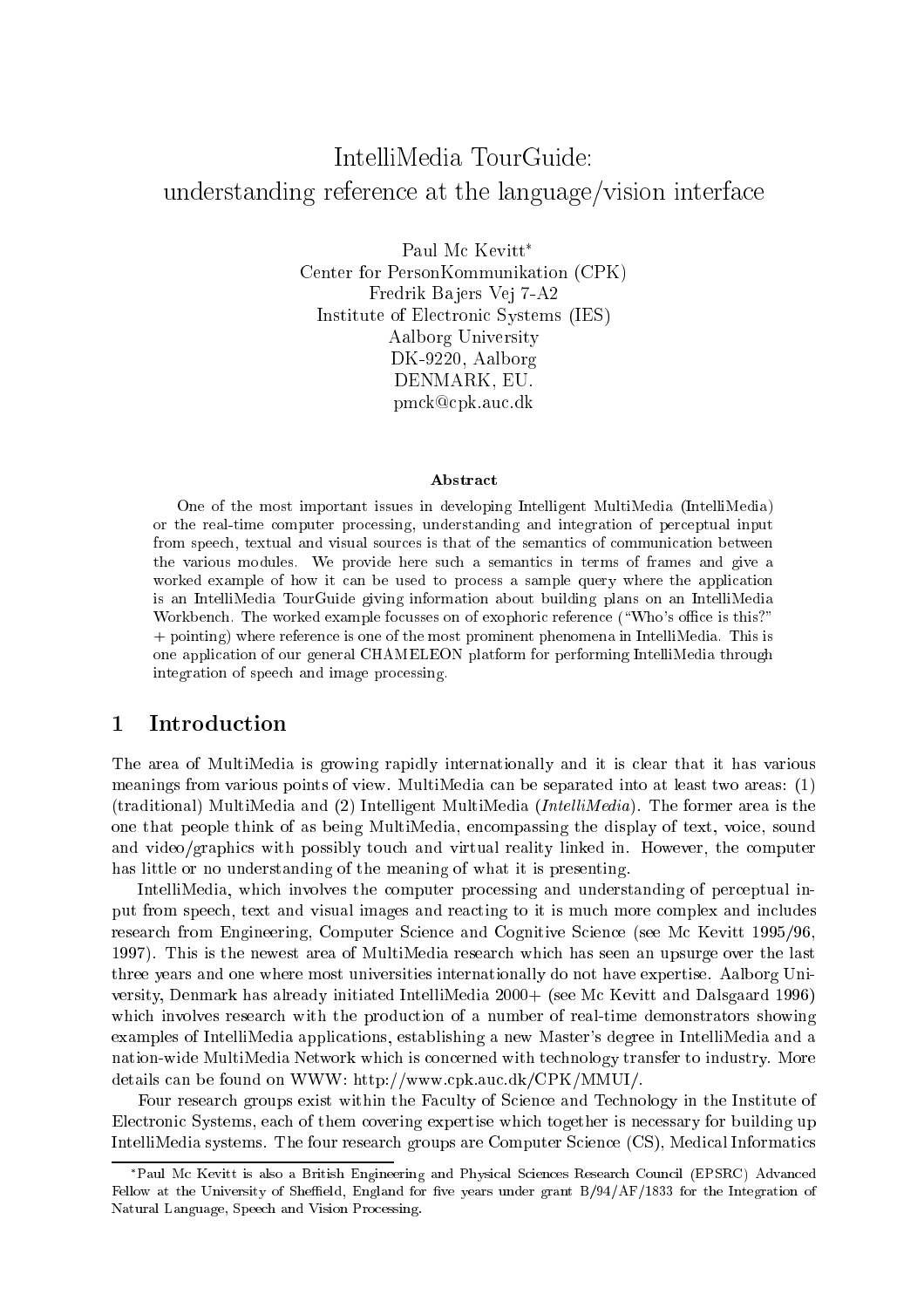(MI), Laboratory of Image Analysis (LIA) and Center for PersonKommunikation (CPK) each of them contributing knowledge to platforms for specication, learning, integration and interactive applications, expert systems and decision taking, image/vision processing, and spoken language processing/sound localisation.

#### $\overline{2}$ **CHAMELEON**

The results from the research groups have hitherto to a large extent been developed within the groups themselves. However, there is no doubt that the establishment of future and widespread use of IntelliMedia systems requires collaborations among the groups in order to integrate their results in new user-friendly applications. Some of the results may be integrated within a short term perspective as some of the technologically based modules are already here, others on the longer term as new results become available.

In general, applications within IntelliMedia may conceptually be divided into a number of broad categories such as intelligent assistant applications, teaching, information browsers, database-access, command control and surveillance, and transaction services (banking). Examples of applications which may result within a short term perspective are enhanced reality (e.g. library guide), newspaper reader for blind/near-blind people, intelligent manuals, dedicated personal communicator (DPC), diagnosis systems (e.g. medical data processing) and mixed reality (e.g. surgery support systems).

The four groups of IntelliMedia 2000+ are developing an IntelliMedia computing platform called CHAMELEON which will be general enough to be used for a number of different applications.

#### 2.1System architecture

The general architecture of CHAMELEON consists of the following modules:

- Speech recognizer for recognizing input speech and mapping it into written text. The recognizer has the capability to determine intentions (query?, instruction!, declarative) of the user from pitch contour.
- Speech synthesizer for providing speech output to give acknowledgements and verbal responses to queries and also for asking questions.
- Gesture recognizer for determining the coordinates (X,Y) of a pointing gesture.
- Image recognizer for conducting  $3$  image processing of observations on an IntelliMedia Work-IntelliGeneration bench.
- Dialogue/NLP module for parsing the output of the speech recognizer and determining a meaning representation. We use frames as a syntax for meaning representation. The dialogue model has a stored representation of the anticipated dialogue interaction with the user using a Dialogue Description Language (DDL) (see Baekgaard 1996, Dalsgaard and Baekgaard 1994, Larsen 1997).
- Domain model for modelling the domain of application (e.g. Architectural Layout/Plans of building(s)/tenants)
- Topsy, a synchronizer which detects and learns co-occurrences in the input and synchronizes output. Topsy uses learned co-occurrences to conduct reasoning and decision-taking over the frame semantics.
- Microphone array for determining and localising on the coordinates (X,Y,Z) of a sound source.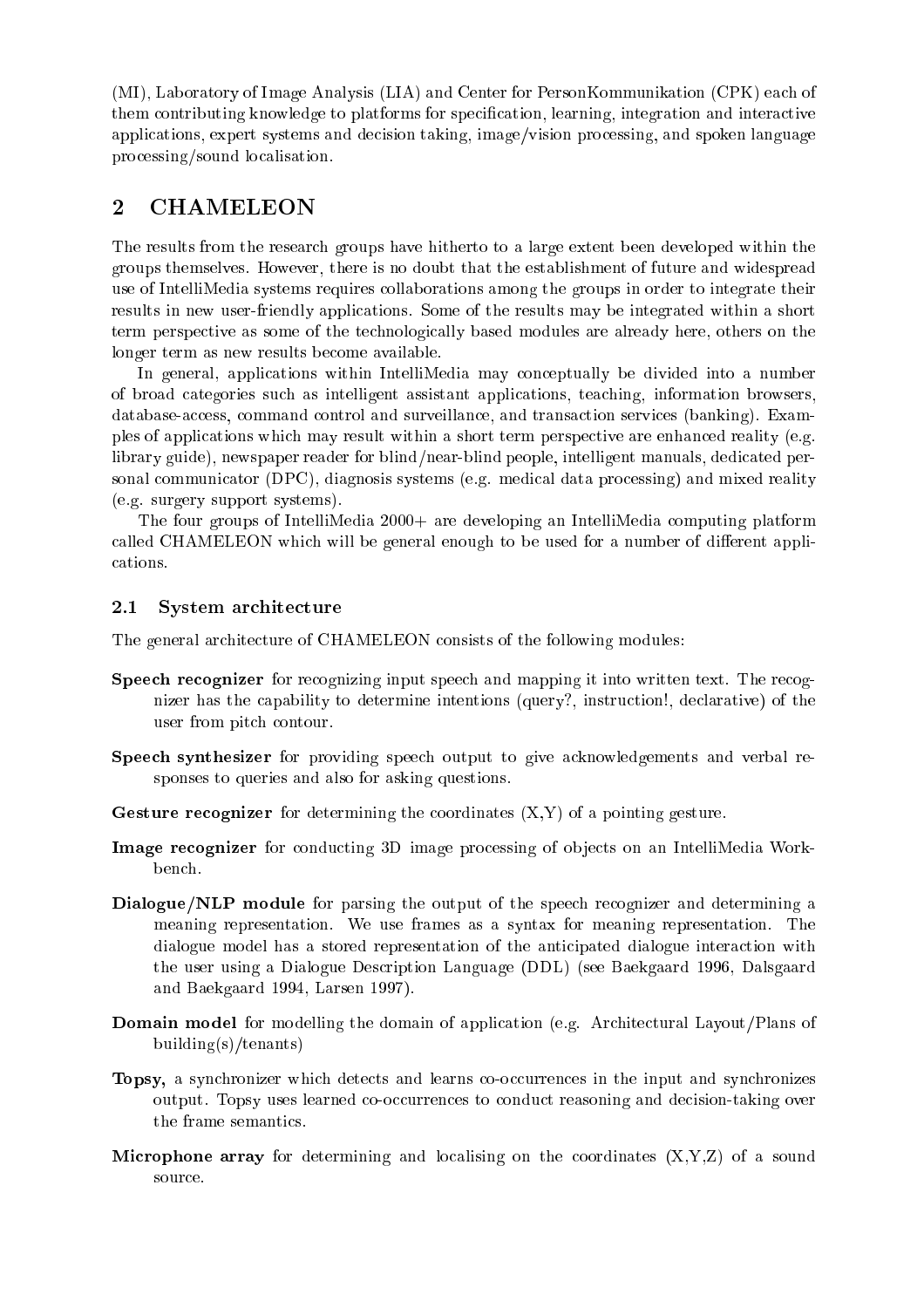Figure 1: IntelliMedia Workbench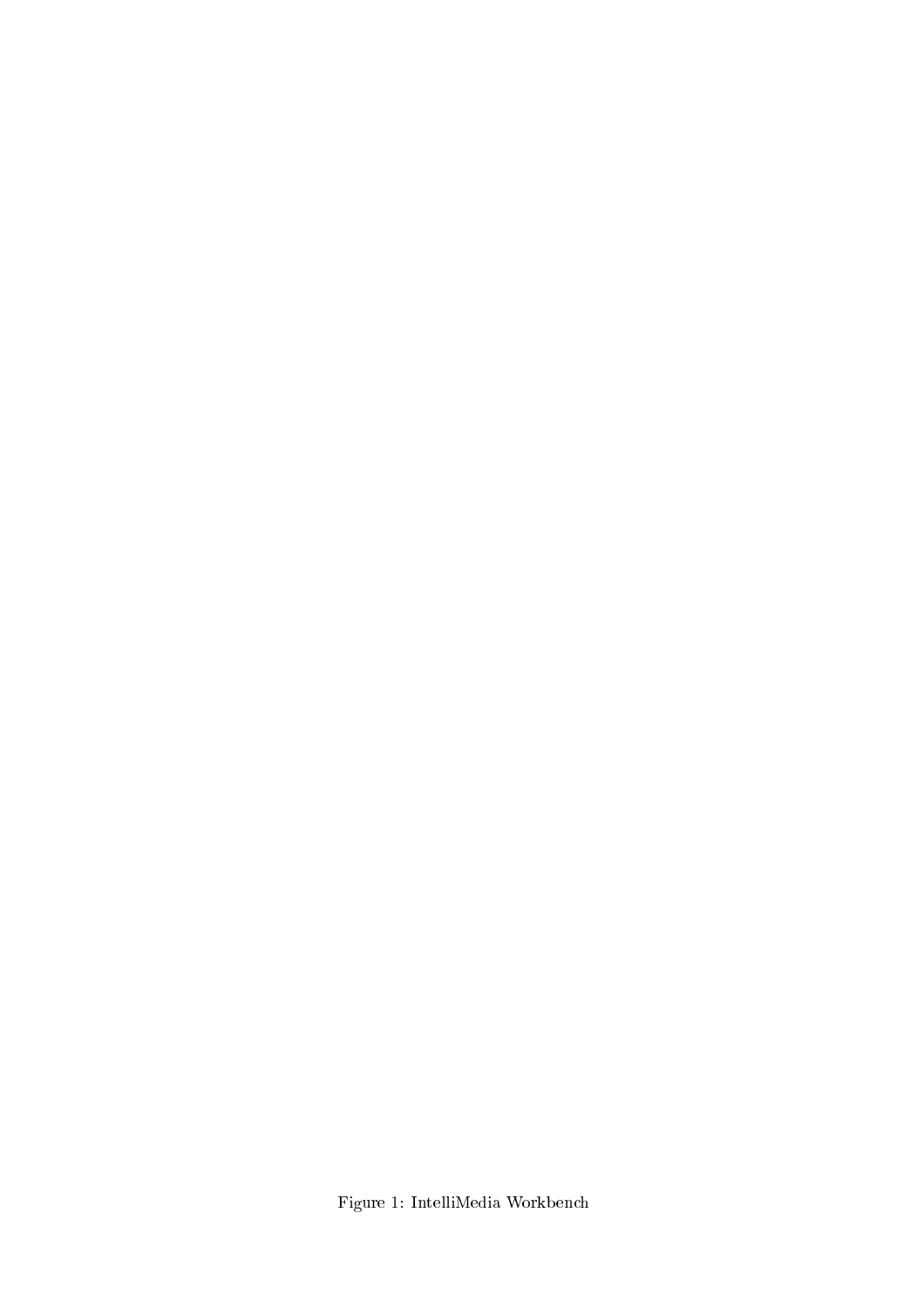An IntelliMedia Workbench has 2D architectural plans (or 3D model) on it. Initially we are working with 2D plans of a building at Aalborg University. Cameras are used to interpret the plans on the workbench and the user's pointing. The system points using a laser pointing device and in more advanced scenarios will even give route descriptions for some destination. Microphone arrays perform sound localisation which aids speech processing. A computer monitor is linked in so that internet/WWW data about the building and the domain model, which has a database record of offices and their functionality/tenants, can be accessed.

We have implemented the image processing software, laser pointing driver, and domain model for this application and are currently tuning topsy and the spoken dialogue system for the application. The microphone arrays will be integrated in due course. The sample dialogue to be processed by the first prototype includes two of the most common phenomena which occur in IntelliMedia: (1) reference ("Who's office is this?") and (2) spatial relations ("Who's in the office beside him?"). Examples of other interesting problems to be solved as part of this application are resolution of ambiguity where a user says "Who's office is this?" but where the pointing-gesture is ambiguous since the person points sloppily between two rooms rather than into one. The system can then become active in the dialogue and ask the user for a clarification as to which office he/she means. Other interesting interactions are "Point to Paul's office" where there are two Pauls and again the system would ask a question.

#### 2.3Sample dialogue

We present here a sample dialogue which the first prototype of the system will process. The example is pregnant with phenomena such as instructions, questions, statements/declaratives, ambiguity (CHAMELEON becomes active), ellipsis, reference (endophoric/ pronominal, exophoric/ demonstrative), spatial relationships (beside), and learning.

```
USER: Point to Hanne's office.
CHAMELEON: [points]
          This is Hanne's office.
USER: Where is Jorgen's office?
CHAMELEON: [points]
          This is Jorgen's office.
USER: Show me Paul's office.
CHAMELEON: [points(twice)]
          This is Paul Dalsgaard's office and
          this is Paul Mc Kevitt's office.
or/
CHAMELEON: There are two Paul's.
          Do you mean Paul Dalsgaard or Paul Mc Kevitt?
IISFRPaul Dalsgaard!
CHAMELEON: [points]
          This is Paul Dalsgaard's office.
USER: Who's in the office beside him?
CHAMELEON: [points]
          Boerge, Jorgen and Hanne's offices
          are beside Paul Dalsgaard's office.
USTR.[points]
          Who's office is this?
CHAMELEON: [points]
          This is Ipke's office.
USER: No, that's Tom's office!
CHAMELEON: [points]
          I've updated Ipke's office to Tom's office.
/or
CHAMELEON: [points]
          Ipke and Tom are in the same office!
```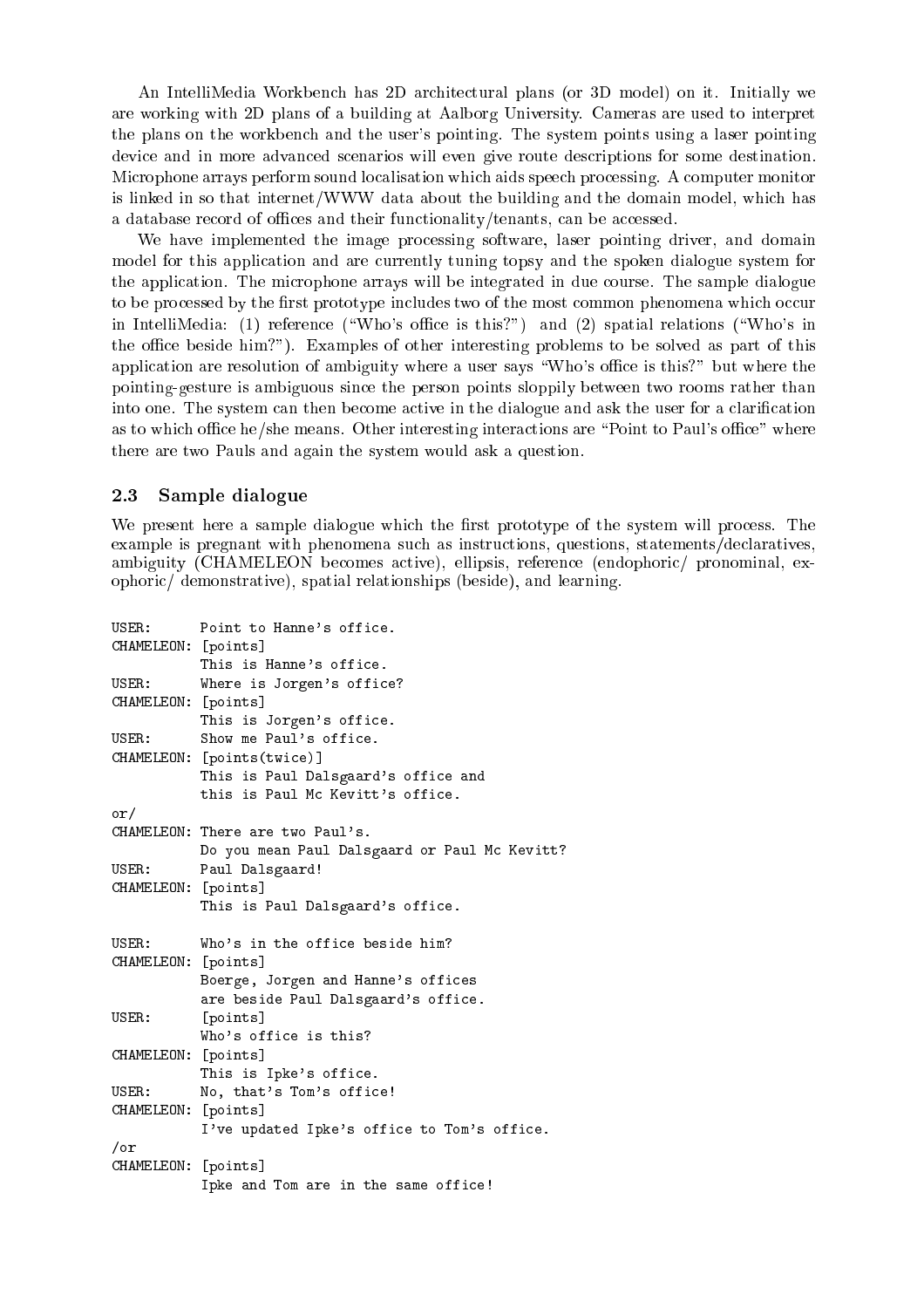#### 3 **Frame** semantics

The frame language consists of three types of frames: (1) input (F-in), (2) output (F-out) and (3) integration (F-int). Input frames are those which come from modules conducting perceptual input, output frames are those produced by modules generating system output and integration frames are those which are processed by modules accessing the blackboard.

#### 3.1Input frames

An input frame (F-in) takes the general form:

[MODULE INPUT: input INTENTION: intention-type TIME: timestampl

where MODULE is the module producing the frame, INPUT can be at least UTTERANCE or GESTURE, *input* is the utterance or gesture and intention-type includes different types of utterances and gestures. An utterance input frame is where intention-type can be at least (1) query?,  $(2)$  instruction! and  $(3)$  declarative. An example of an utterance input frame is:

[SPEECH UTTERANCE: (Point to Hanne's office) INTENTION: instruction! TIME: timestamp]

A gesture input frame is where intention-type can be at least (1) pointing, (2) signal-1, (3) signal-2 where the meaning of signals are common knowledge between the user and system. An example of a gesture input frame is:

[GESTURE GESTURE: coordinates (3, 2) INTENTION: pointing TIME: timestamp]

#### 3.2 Output frames

An output frame (F-out) takes the general form:

[MODULE INTENTION: intention-type OUTPUT: output TIME: timestamp]

where INTENTION is at least UTTERANCE or GESTURE, intention-type is the different types of utterance or gesture and output is the utterance or gesture. An utterance output frame is where intention-type is (1) query? (2) instruction!, and (3) declarative. An example utterance output frame is:

[SPEECH-SYNTHESIZER INTENTION: declarative UTTERANCE: (This is Hanne's office) TIME: timestamp]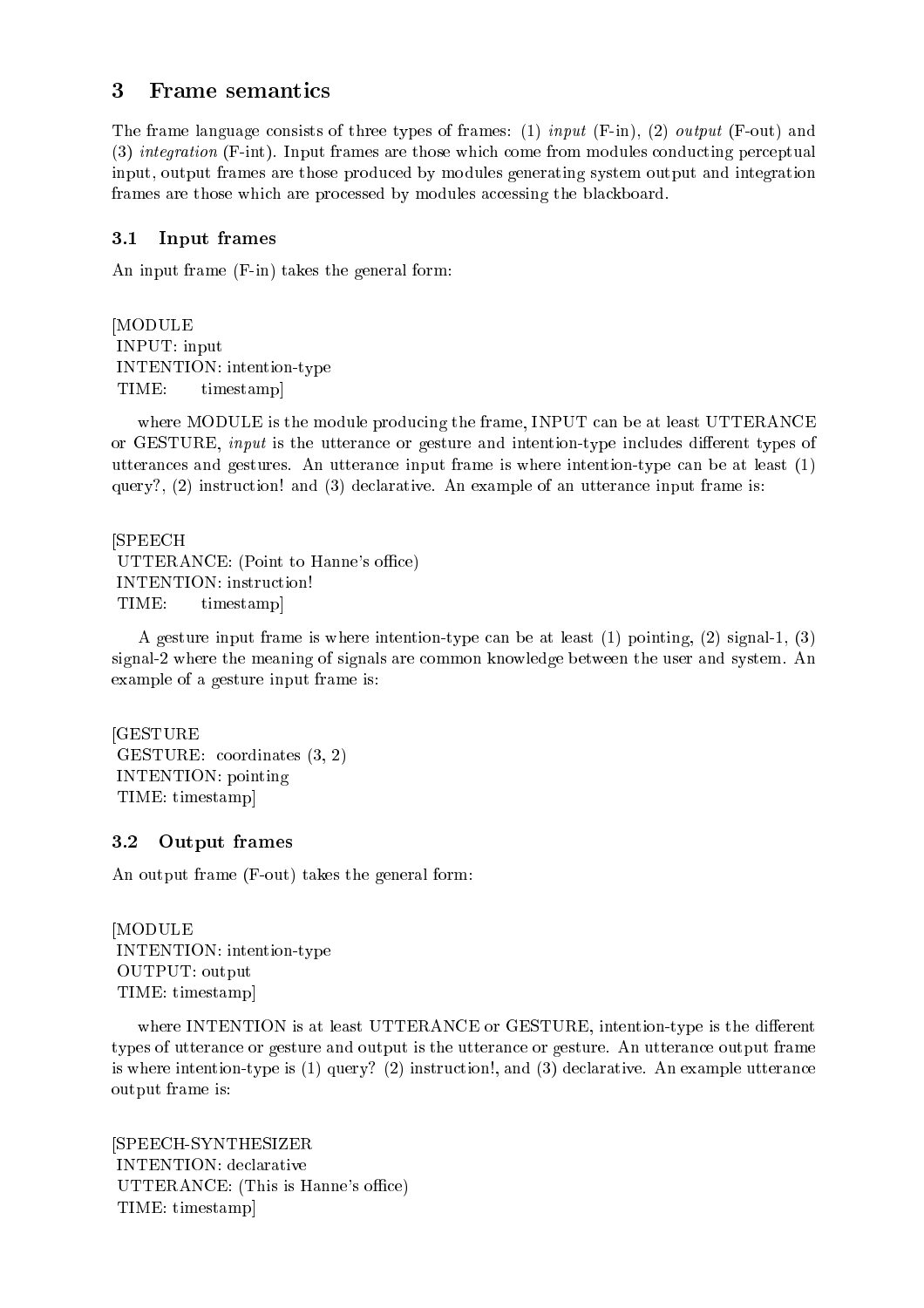A gesture output frame is where intention-type is (1) description (pointing), (2) description (signal-1), (3) description (signal-2) where signal meaning is common to user and system. An example utterance output frame is:

[LASER INTENTION: description (pointing) LOCATION: coordinates (5, 2) TIME: timestamp]

#### 3.3Integration frames

An integration frame (F-int) takes the general form:

[MODULE INTENTION: intention-type LOCATION: location OUTPUT: output TIME: timestamp]

where intention-type can be (1) query?, (2) instruction!, and (3) declarative, location is a specication of a location and OUTPUT is an UTTERANCE or GESTURE. An example utterance integration frame is:

[DIALOGUE/NLP INTENTION: description (pointing) LOCATION: office (tenant Hanne) (coordinates  $(5, 2)$ ) UTTERANCE: (This is Hanne's office) TIME: timestamp]

Things become even more complex with the occurrence of references and spatial relationships:

[MODULE INTENTION: intention-type LOCATION: location LOCATION: location LOCATION: location SPACE-RELATION: beside REFERENT: person LOCATION: location TIME: timestamp]

An example of a of such an integration frame is:

[DOMAIN-MODEL INTENTION: query? (who) LOCATION: office (tenant Hanne) (coordinates  $(5, 2)$ ) LOCATION: office (tenant Jorgen) (coordinates  $(4, 2)$ ) LOCATION: office (tenant Boerge) (coordinates  $(3, 1)$ ) SPACE-RELATION: beside REFERENT: (person Paul-Dalsgaard)  $LOGATION:$  office (tenant Paul-Dalsgaard) (coordinates  $(4, 1)$ ) TIME: timestamp]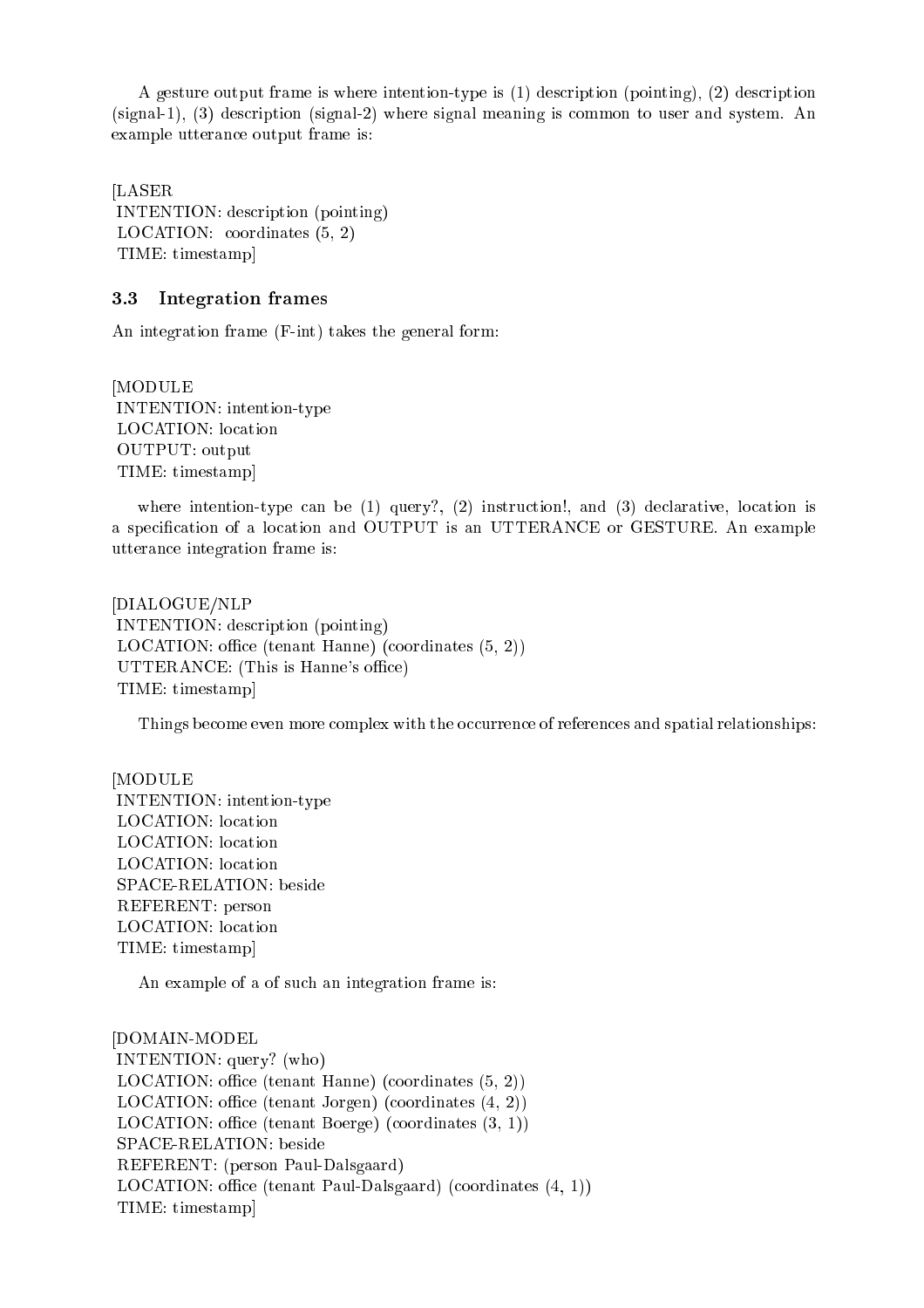There are input and output gestures (G-in, G-out) and input and output utterances (U-in, U-out). Input modules are SPEECH-RECOGNIZER (U-in), IMAGE-GESTURE (G-in), and IMAGE-WORKBENCH (W-in). In our initial prototype the workbench images (2D building plans) are preprocessed by the system. Output modules are LASER (G-out) and SPEECH-SYNTHESIZER (U-out). Most modules give and take frames to/from the blackboard database and process them (F-int).

#### 3.4Exophoric reference

Here, we present all the steps and frames involved in processing a query "Who's office is this?"  $+$ pointing presented to CHAMELEON. Although we show the various modules acting in a given sequence here, since CHAMELEON is intended to work in a completely distributed manner, then module processing and frames may not necessarily run in this order. The frames given are placed on the blackboard as they are produced and processed.

USER(G-in,U-in): [points] Who's office is this?

 $PROCESSING(1)$ : PROCESSING(1): SPEECH-RECOGNIZER: (1) wakes up when it detects registering of U-in (2) maps U-in into F-in (3) places and registers F-in on blackboard

 $FRAME(F-in)(1)$ : [SPEECH  $UTTERANCE: (Who's office is this?)$ INTENTION: query? TIME: timestamp]

PROCESSING(2): DIALOGUE/NLP: (1) wakes up when it detects registering of F-in (2) maps F-in into F-int (3) places and registers F-int on blackboard:

 $FRAME(F-int)(1):$ [DIALOGUE/NLP INTENTION: query? (who) LOCATION: office (tenant person) (coordinates  $(X, Y)$ ) REFERENT: this TIME: timestamp]

PROCESSING(3): DOMAIN-MODEL: (1) wakes up when it detects registering of F-int (2) reads F-int and sees its from DIALOGUE/NLP (3) cannot update F-int as doesn't have a name or coordinates (4) goes back to sleep

PROCESSING(4): GESTURE: (1) wakes up when it detects registering of G-in (2) maps G-in into F-in (3) places and registers F-in on blackboard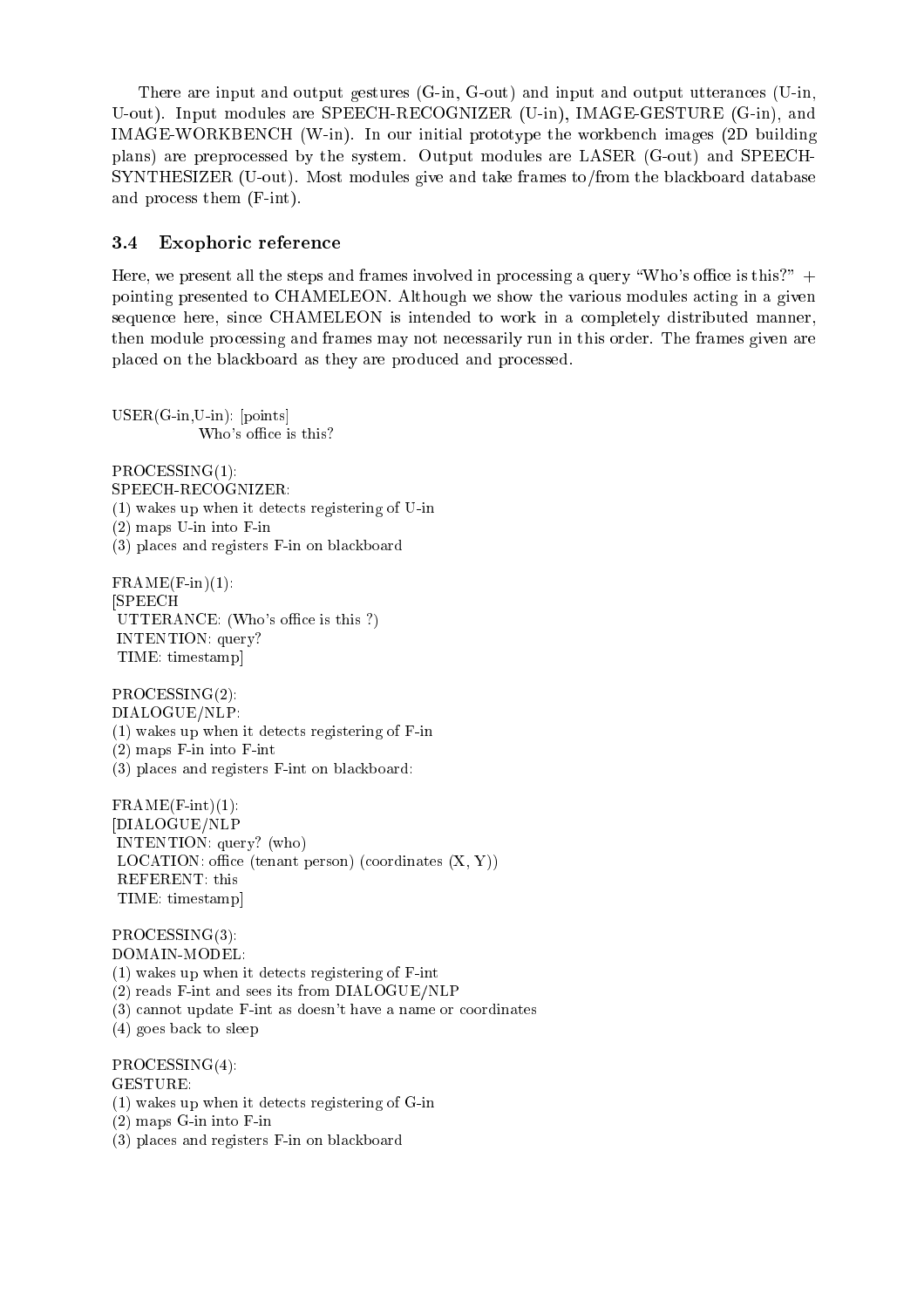$FRAME(F-in)(2)$ : **[GESTURE** GESTURE: coordinates (3, 2) INTENTION: pointing TIME: timestamp]

PROCESSING(5): TOPSY: (1) wakes up when it detects registering of  $F-in(1)$  and  $F-in(2)$  $(2)$  reads F-in $(1)$  and F-in $(2)$  and sees they are from SPEECH-RECOGNIZER and GESTURE that they have same/close timestamp, there is a query? (with referent)  $+$  pointing, in a rhythmic way (synchronized) (3) dials and fires DIALOGUE/NLP to read GESTURE

PROCESSING(6): DIALOGUE/NLP: (1) woken up by TOPSY and reads F-in(2)  $(2)$  sees F-in $(2)$  is from GESTURE  $(3)$  determines referent of "this" to be (coordinates) (4) produces updated F-int (coordinates) (5) places and registers updated F-int on blackboard:

 $FRAME(F-int)(2)$ : [DIALOGUE/NLP INTENTION: query? (who) LOCATION: office (tenant person) (coordinates  $(3, 2)$ ) REFERENT: this TIME: timestamp]

PROCESSING(7):

DOMAIN-MODEL: (1) wakes up when it detects registering of F-int

(2) reads F-int and sees its from DIALOGUE/NLP

(3) produces updated F-int (tenant)

(4) places and registers updated F-int on blackboard:

 $FRAME(F-int)(3)$ : [DIALOGUE/NLP INTENTION: query? (who) LOCATION: office (tenant Ipke) (coordinates  $(3, 2)$ ) REFERENT: this TIME: timestamp]

PROCESSING(8): DIALOGUE/NLP: (1) wakes up when it detects registering of F-int (2) reads F-int and sees it's from DOMAIN-MODEL (3) produces updated F-int (intention + utterance) (4) places and registers updated F-int on blackboard:  $FRAME(F-int)(4):$ [DIALOGUE/NLP INTENTION: declarative (who) LOCATION: office (tenant Ipke) (coordinates  $(3, 2)$ ) REFERENT: this UTTERANCE: (This is Ipke's office) TIME: timestamp]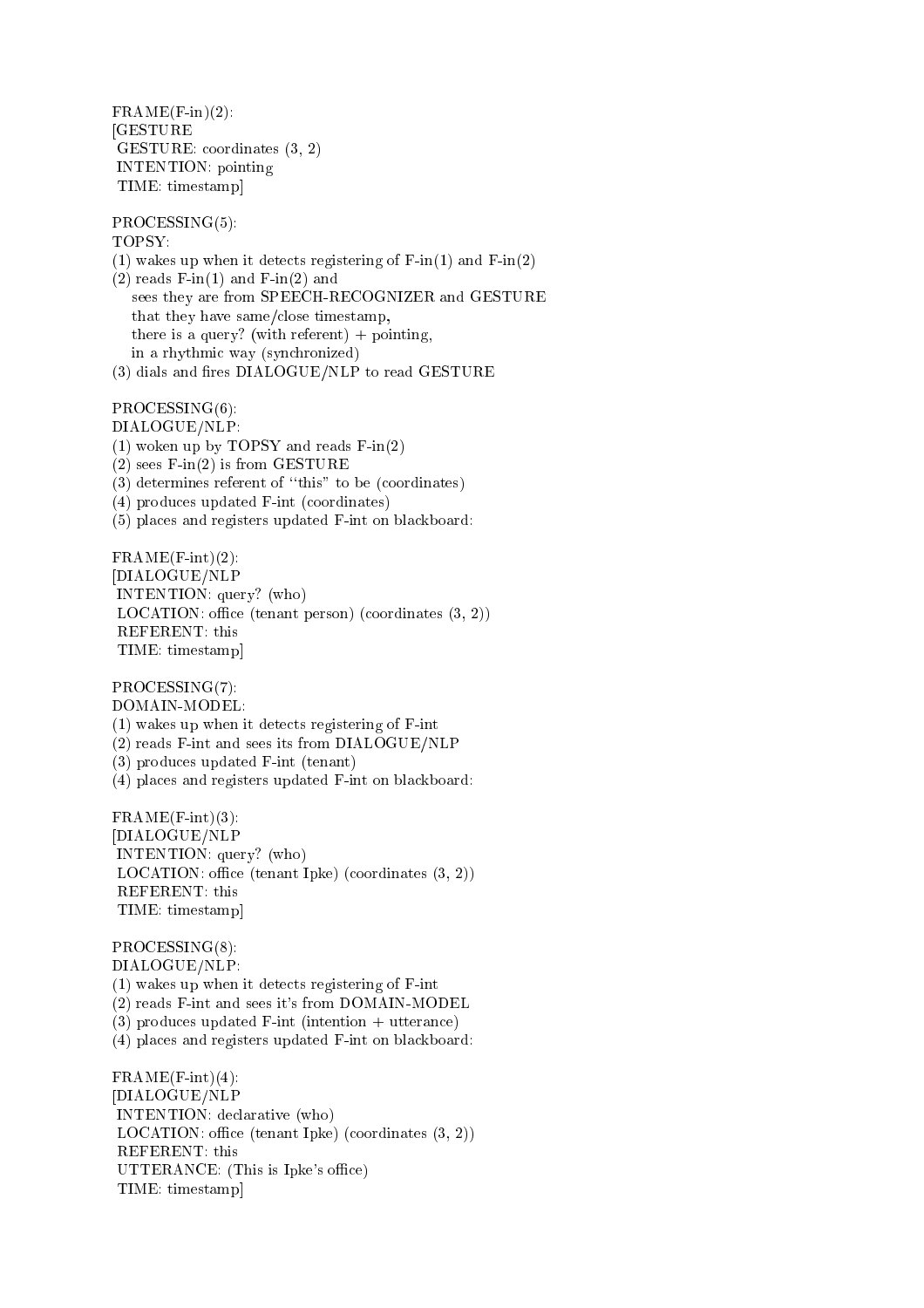PROCESSING(9):

## LASER:

- (1) wakes up when it detects registering of F-int
- (2) reads F-int and sees it's from DOMAIN-MODEL
- $(3)$  produces F-out (pruning + registering)
- (4) places and registers F-out on blackboard:

 $FRAME(F-out)(1)$ : [LASER INTENTION: description (pointing) LOCATION: coordinates (3, 2) TIME: timestamp]

PROCESSING(10):

SPEECH-SYNTHESIZER:

- (1) wakes up when it detects registering of F-int
- (2) reads F-int and sees it's from DIALOGUE/NLP
- $(3)$  produces F-out (pruning + registering) places and registers F-out on blackboard:

 $FRAME(F-out)(2)$ : [SPEECH-SYNTHESIZER INTENTION: description UTTERANCE: (This is Ipke's office) TIME: timestamp]

## PROCESSING(11):

TOPSY:

- (1) wakes up when it detects registering of  $F-out(1)$  and  $F-out(2)$
- $(2)$  reads F-out $(1)$  and F-out $(2)$  and sees they are from LASER and SPEECH-SYNTHESIZER
- (3) dials and fires LASER and SPEECH-SYNTHESIZER in a rhythmic way (synchronized)
	- $(1)$  LASER reads G-out and fires G-out
	- (2) SPEECH-SYNTHESIZER reads U-out and fires U-out

CHAMELEON(G-out): [points]  $CHAMELEON(U-out)$ : This is Ipke's office.

# 4 Conclusion

We have presented here a semantics for communication between various modules in our CHAMELEON platform being applied as an IntelliMedia TourGuide. The application is one where a system gives advice on building usage and integrates speech and image processing, synchronization, and laser pointing technology. Frames are created by various modules and placed on a blackboard where they can be read, written, and processed by other modules. We show that there are different types of frames in the semantics, the general form these take, and specic instances of them. A worked example with all associated frames and module interactions demonstrating the understanding of exophoric reference ("Who's office is this?" + pointing) is given. Future work will involve augmenting the frame semantics to handle more complex situations and testing various methods of communication and interaction between the modules.

Mobile computing aspects of the IntelliMedia TourGuide become evident if we consider the user walking in the building represented by the plans/model with a wearable computer (see Bruegge and Bennington 1996, Rudnicky et al. 1996, and Smailagic and Siewiorek 1996) and head-up display. This research could eventually be incorporated into more advanced scenarios involving multiple speakers in a VideoConferencing environment, say planning building and institution layout.

Intelligent MultiMedia will be important in the future of international computing and media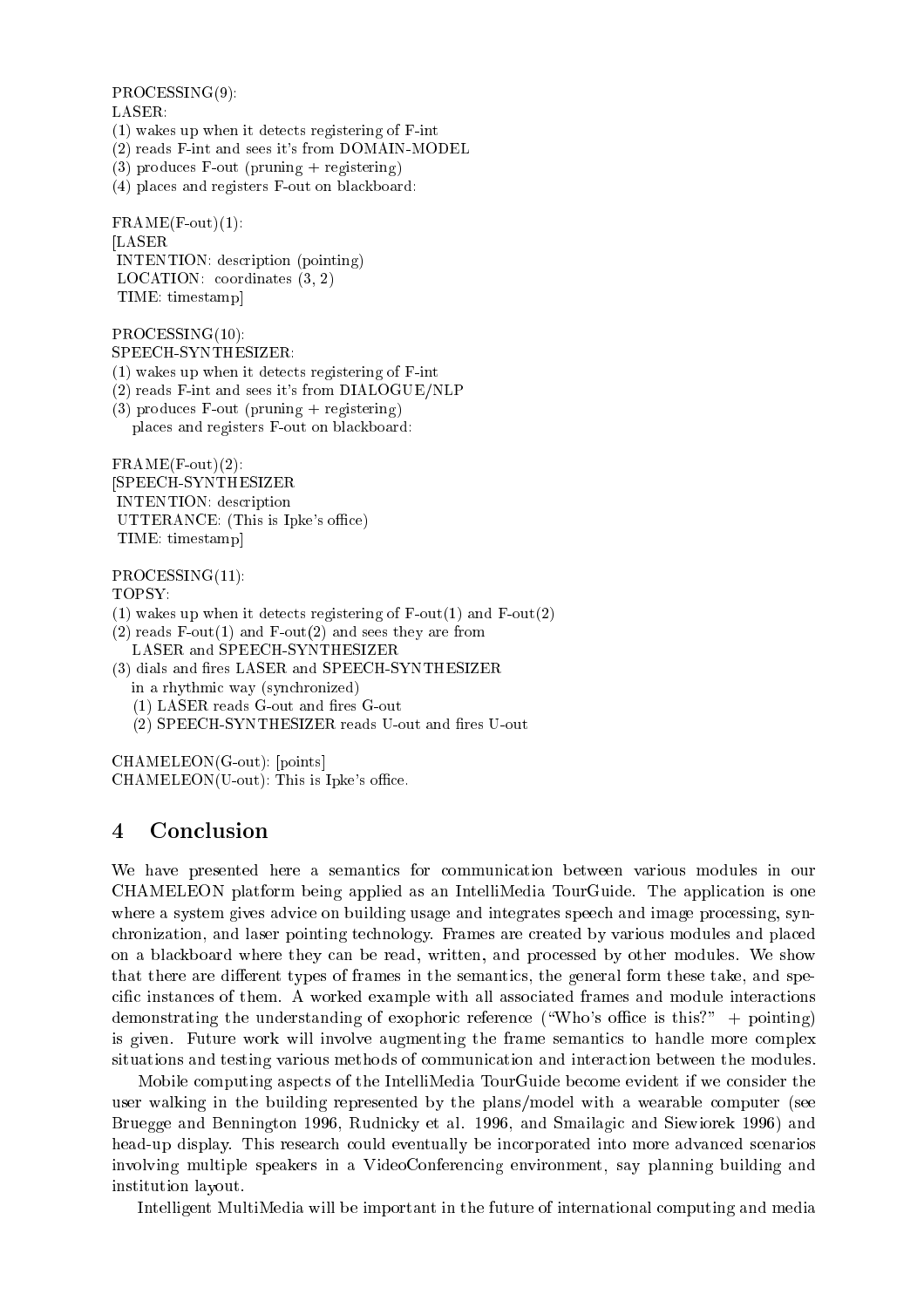development and IntelliMedia 2000+ at Aalborg University, Denmark brings together the necessary ingredients from research, teaching and links to industry to enable its successful implementation. Particularly, we have research groups in spoken dialogue processing, image processing, and radio communications which are the necessary features of this technology. Our IntelliMedia TourGuide application which focusses on giving help on building usage is an ideal one for testing integration of various modules.

## Acknowledgements

I would like to acknowledge Tom Broendsted, Lars Bo Larsen, Mike Manthey, Thomas Moeslund, Kristian Olesen, and Helge Vad from IntelliMedia 2000+ who have provided various comments on the semantics and frames given here.

## References

- Baekgaard, Anders (1996) Dialogue Management in a Generic Dialogue System. In Proceedings of the Eleventh Twente Workshop on Language Technology (TWLT), Dialogue Management in Natural Language Systems, 123-132, Twente, The Netherlands.
- Bruegge, Bernd and Ben Bennington (1996) Applications of wireless research to real industrial problems: applications of mobile computing and communication. In IEEE Personal Communications, 64-71, February.
- Dalsgaard, Paul and A. Baekgaard (1994) Spoken Language Dialogue Systems. In Prospects and Perspectives in Speech Technology: Proceedings in Artificial Intelligence, Chr. Freksa (Ed.), 178-191, September. München, Germany: Infix.
- Fink, G.A., N. Jungclaus, H. Ritter, and G. Sagerer (1995) A communication framework for heterogeneous distributed pattern analysis. In Proc. International Conference on Algorithms and Architectures for Parallel Processing, V. L. Narasimhan (Ed.), 881-890. Brisbane, Australia: IEEE.
- Larsen, L.B. (1996) Voice controlled home banking objectives and experiences of the Esprit OVID project. In Proceedings of IVTTA-96, New Jersey, USA, September (IEEE 96-TH-8178).
- Leth-Espensen, P. and B. Lindberg (1996) Separation of Speech Signals Using Eigenltering in a Dual Beamforming System. In Proc. IEEE Nordic Signal Processing Symposium (NORSIG), Espoo, Finland, September, 235-238.
- Manthey, Mike (1997a) Distributed computation, the twisted isomorphism, and auto-poiesis. Technical Report R-97-5007, Department of Computer Science, Aalborg university, Denmark, June.
- Manthey, Mike (1997b) The phase web paradigm and anticipatory systems, two short papers. Technical Report R-97-5006, Department of Computer Science, Aalborg university, Denmark, June.
- Mc Kevitt, Paul (Ed.) (1995/1996) Integration of Natural Language and Vision Processing (Vols. I-IV). Dordrecht, The Netherlands: Kluwer-Academic Publishers.
- Mc Kevitt, Paul (1997) SuperinformationhighwayS. In "Sprog og Multimedier" (Speech and Multimedia), Tom Broendsted and Inger Lytje (Eds.), 166-183, April 1997. Aalborg, Denmark: Aalborg Universitetsforlag (Aalborg University Press).
- Mc Kevitt, Paul and Paul Dalsgaard (1996) INTELLIMEDIA-2000+ at Aalborg University, Denmark. In 'Vistas in Astronomy', Special Issue on Strategies and Techniques of Information for Astronomy (STIA), Dec., Workshop Proceedings of European Science Foundation (ESF) Network on Converging Computing Methodologies in Astronomy (CCMA) Workshop on Strategies and Techniques of Information for Astronomy (STIA), European Science Foundation (ESF), Strasbourg, France, June, Andre Heck and Fionn Murtagh (Guest Eds.), Vol. 40, Part 3, 385-392. Exeter, England: Pergamon (Elsevier Publishers).